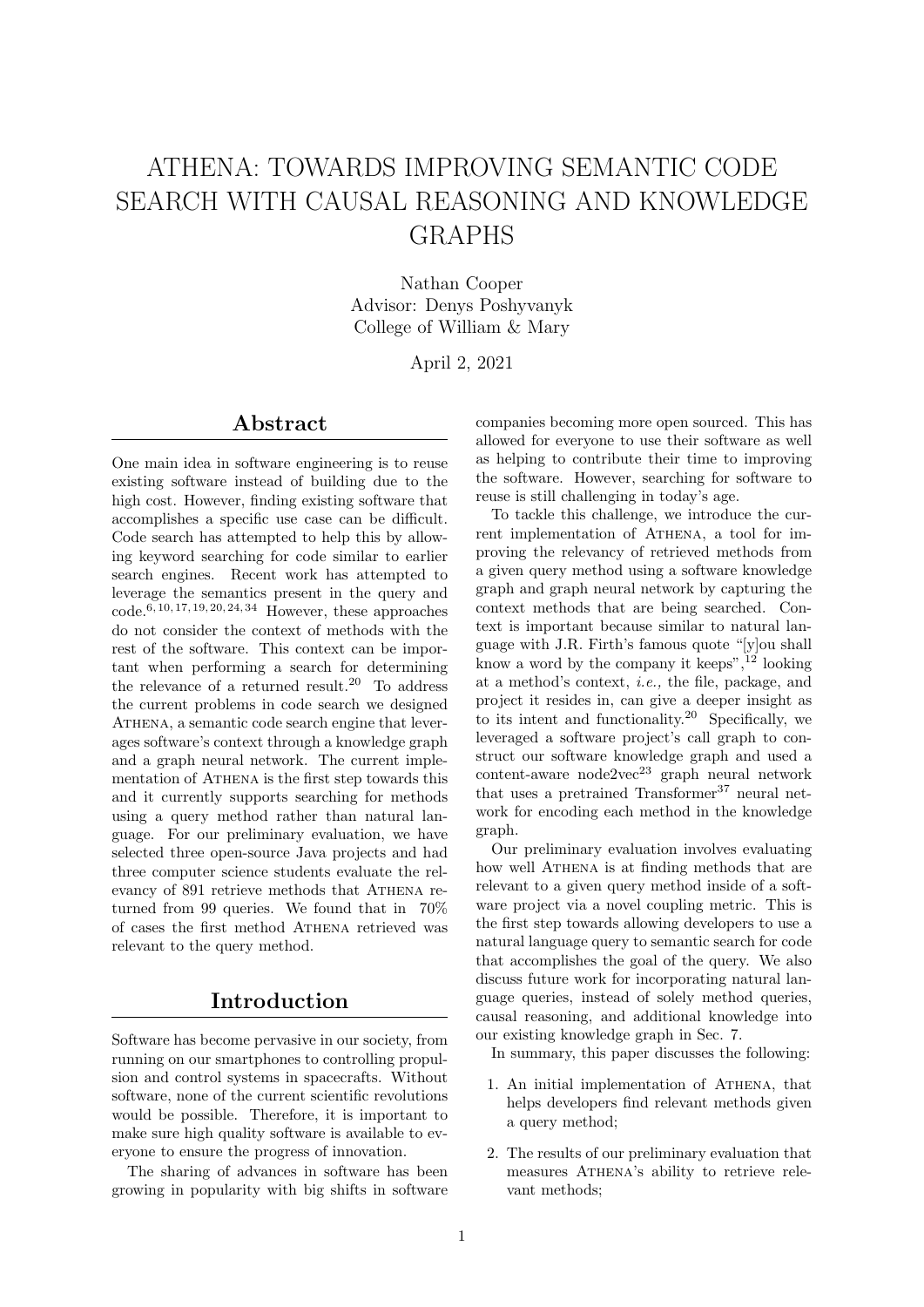3. and an analysis of the current limitations of ATHENA and how future work will be done to address ATHENA's current limitations.

### Implementation

#### Athena Overview

Athena takes advantage of the rich information present in the actual code and structural information present in software projects' call graphs by combining them in a non-linear way using a Graph Neural Network (GNN) algorithm. This combined information is then used for calculating a novel coupling metric, which we named Neural Coupling.

ATHENA has three components, namely Neuralbased Representation, Structural Representation, and Representation Fusing, as shown in Figure 1. Each component is explained in the following subsections.

#### Neural-based Representation

In ATHENA's Neural-based Representation component, each method, M, in a target software project, P, is transformed into a distributed vector representation using some function  $f_{neural}$ . For this Neural-based Representation function,  $f_{neural}(M) = V_M, M \in P$ , we use CodeBERT,<sup>10</sup> which is an approach to convert code into a series of tokens, e.g., words, that each have a continuous distributed vector by being trained on two different pretraining objectives. CodeBERT is based on the Transformer<sup>37</sup> architecture, which uses multihead attention to allow successive layers in the neural network to pay attention to parts of the input, in our case a method, that might be important to the overall meaning. To teach Code-BERT to understand the meaning of a method, the Feng et al. trained CodeBERT using two objectives: RoBERTa and ELECTRA.<sup>8,26</sup> The RoBERTa pretraining objective involves masking random tokens of the input, which is a pair of a method and its docstring, and the model is tasked with filling in these missing parts. The ELEC-TRA pretraining objective is similar to RoBERTa. However, instead of masking tokens of the input, some tokens are replaced with similar ones, in CodeBERT these are determined by an n-gram model.<sup>21</sup> The model is then tasked with determining which of the tokens have been replaced.

After each token in the method is vectorized, we combine them into a single vector in order to easily perform similarity between methods since some methods may be longer than others. To combine the tokens into a method level vector, we used the

approach  $by^{33}$  and their corresponding sentencetransformers<sup>5</sup> library, which allows us to pool the token level vectors with different techniques and add an additional fully connected layer that generated the final method level vector. We discuss all implementation details in Sec. 2.5.

#### Structural Representation

In order to capture the structural aspect of a software system, we construct a knowledge graph by using the project's method-level call graph to serve as our structural representation. More formally, let  $G = (N, E)$  be a target software project graph, where  $N$  represents the list of methods in the project as nodes and  $E$  represents the list of method calls between the methods in the project.

To construct this method-level call graph, we use java-callgraph,<sup>1</sup> which is a tool that allows for generating a call graph between different source code entities.

#### Representation Fusing

Previous work suggest fusing semantic and structural information by taking a linear combination of the two coupling metrics.<sup>15</sup> However, this has its drawbacks as discussed previously.<sup>22</sup> For example, if one of the metrics performs poorly for a certain type of coupling, i.e., structural coupling when evaluating methods that only have a hidden dependency, then it will drag down the overall performance of the fused metric. To overcome this drawback, we apply a content-aware GNN to combine the two sources of information in a non-linear manner. Specifically, we use a modified node2vec $^{16}$  GNN that considered the content inside of the nodes of the graph for non-linearly combining both Neural-based and Structural representations to generate node vectors. This usage of content-aware node2vec has shown promise in the Biomedical domain for embedding Biomedical ontologies.<sup>23</sup> Our novel contribution is through the use of a pretrained Transformer model for generating the semantic embedding of the nodes and application of this approach to the software engineering domain. We hypothesize that having this non-linear interaction, from two different information sources, allows node2vec to learn hidden semantic and structural patterns at method-level granularity. Our preliminary evaluation and its results, which we discuss in Sec. 3 and 4, is the first attempt in empirically refuting or confirming this hypothesis.

In node2vec, each node is given an initial random vector representation called an embedding. These embeddings are iteratively updated similarly to the original word2vec<sup>30</sup> model using a skipgram objective. However, since graph structures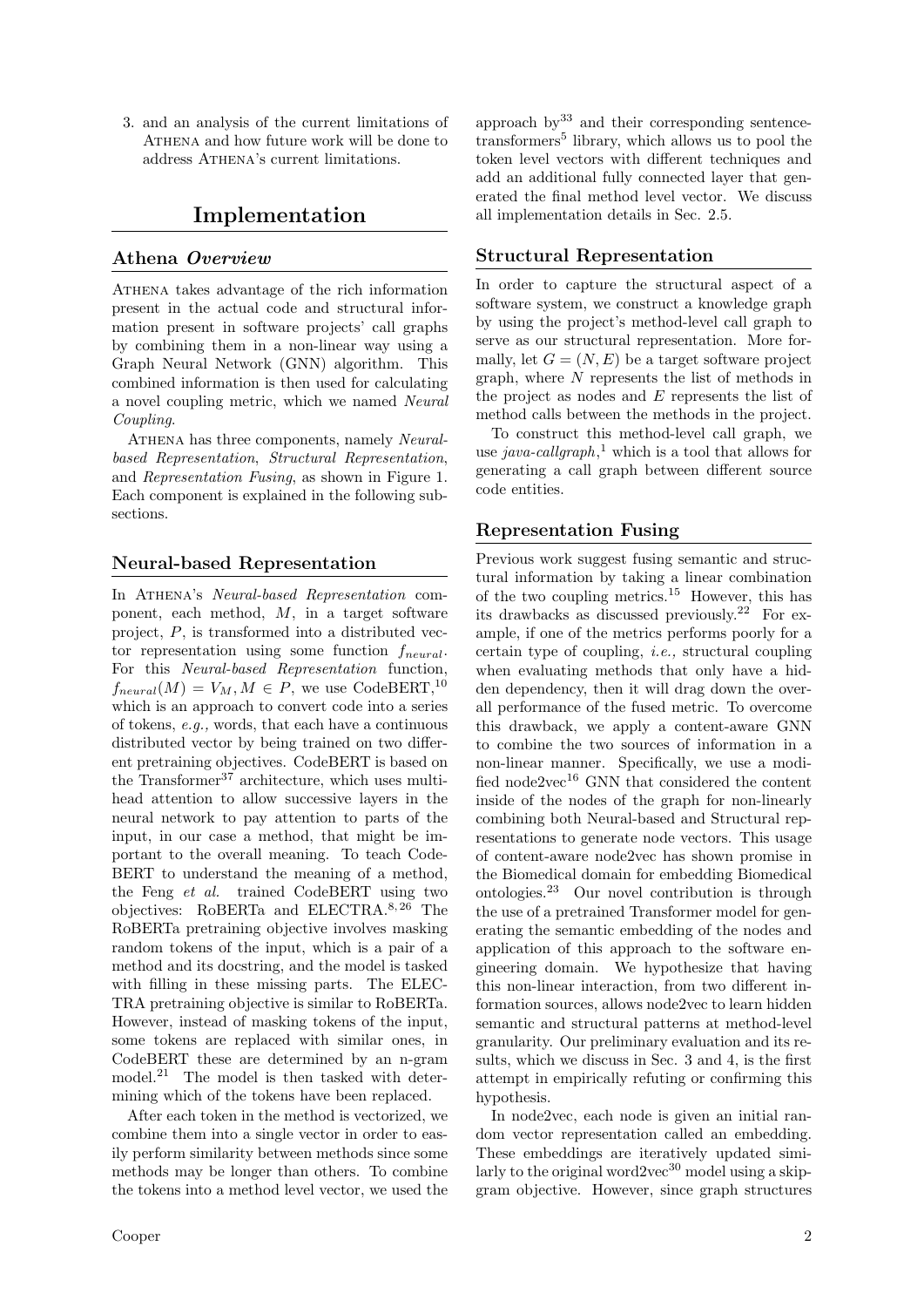

Figure 1: The Athena approach.

have no natural order, the node2vec algorithm randomly selects nodes and performs walks to generate a sequence of nodes that can then have the original word2vec skip-gram algorithm applied for updating the embeddings:

$$
\max \sum_{u \in N} -\log Z_u + \sum_{n_i \in Walk_k(u)} f_{struct}(n_i) \cdot f_{struct}(u). \tag{1}
$$

Where  $Z_u = \sum_{v \in N} exp(f_{struct}(u) \cdot f_{struct}(v))$ and is approximated via negative sampling<sup>30</sup> due to the high computational cost. Additionally, where  $Walk_k(u)$  are k nodes along a random walk starting on the focus node  $u$ . We model our edges as unweighted. Therefore, each node's neighbor has an equal probability of being selected along the walk.

This modified skip-gram tries to maximize the log probability of reconstructing a node's neighbors given the embedding representation of the focus node u, where neighbors are approximated by this random walk and do not necessarily need to be close to the starting node. To learn this function, an embedding layer that serves as a node embedding lookup table is used and optimized using stochastic gradient decent.

We modified this node2vec algorithm by replacing the node embedding lookup table with a Transformer model that generates neural vectors captured in the Neural-based Representation component instead of with vectors. This allows for the node2vec algorithm to have the information from the source code of each node when incorporating the structural information contained in the call graph of the software project that was extracted in the Structural Representation component. Additionally, during our testing we found the usage of neural vectors from the pretrained Transformer architecture to cause issues with training due to the regular dot product performed used in node2vec

Table 1: Hyperparameters used for training different ATHENA models.

| Hyperparameter          | Value        |
|-------------------------|--------------|
| Walk Length             | 10           |
| Context Size            | 10           |
| $\#$ of Walks per Node  |              |
| $#$ of Negative Samples | 1            |
| Optimizer               | $SGD + ADAM$ |
| Learning Rate           | $1E-2$       |
| Batch Size              | Χ            |
| Epochs                  | 20           |

having the loss gradients explode leading to the model not learning. To fix this issue, we compute the sum of the cosine similarities of the focus node to its neighbors. This prevented the exploding gradients issue. However, more experiments will need to performed to understand the impact of this change.

To generate the coupling metric from this fused representation, we compute the cosine distance metric,  $cos_dist(\mathbf{m}_1, \mathbf{m}_2) = 1 - \frac{\mathbf{m}_1 \cdot \mathbf{m}_2}{||\mathbf{m}_1|| \cdot ||\mathbf{m}_2||}$  for every method's vector in a project's knowledge graph and the given query method's vector and use this to represent how coupled two methods are. The coupling metric value for each pair of methods is then returned to the developer in ranked order, higher coupling equates to higher likely the method belongs to the same software component, to help in determining which methods in the project's knowledge graph are part of the same software component as the given query method.

#### Implementation Details

You can find our selected hyperparameters in Tab. 1. To implement our Neural Representation CodeBERT encoder model we used the pretrained model available from Huggingface's transformers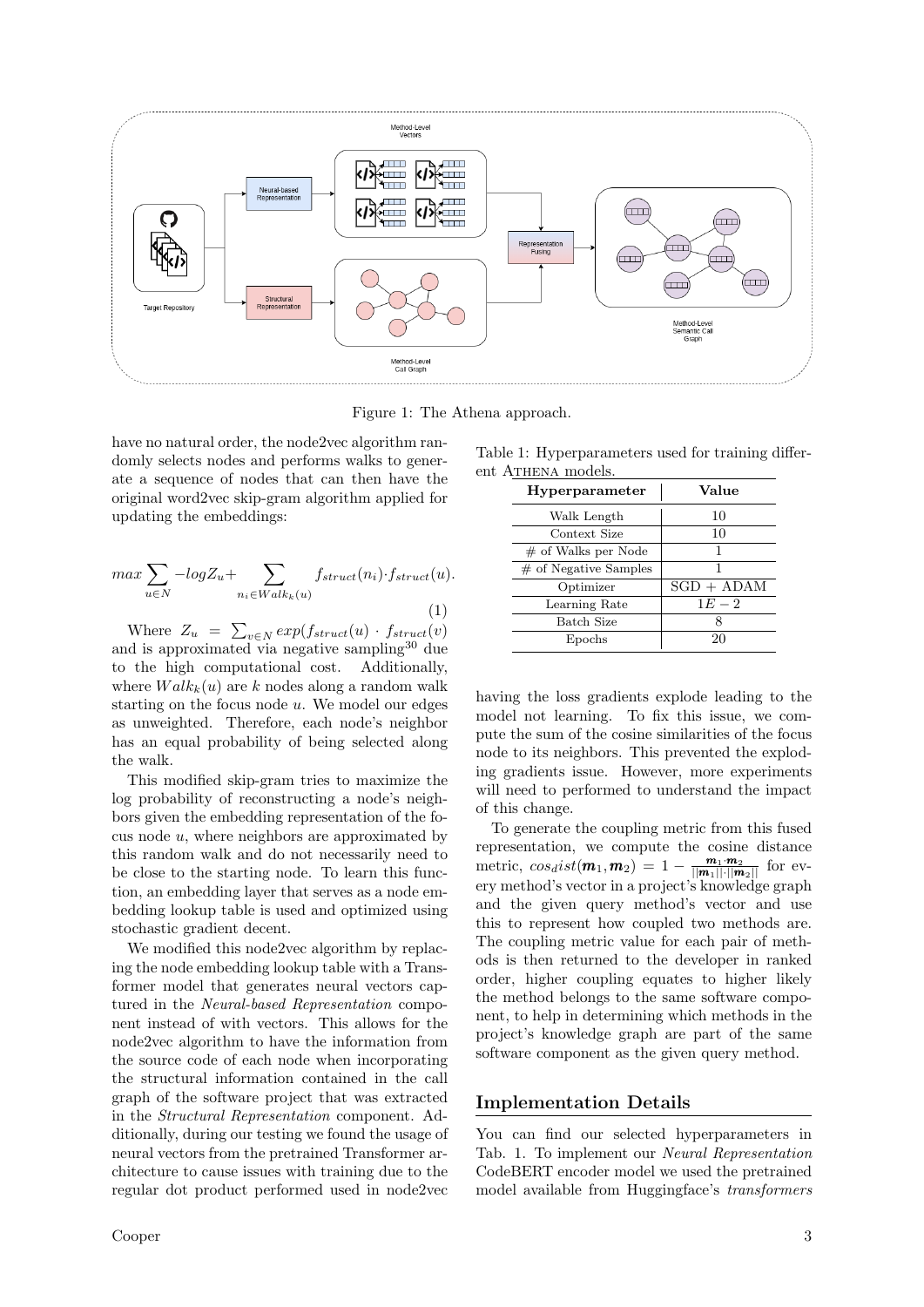library.<sup>38</sup> Additionally, to combine the individual token vectors produced by CodeBERT into a singular vector representing an entire method, we used sentence-transformers library with max pooling and a fully connected layer with 256 units. For implementing the Representation Fusing node2vec model we used Pytorch Geometric<sup>11</sup> and modified their example node2vec implementation  $\frac{1}{1}$ . For managing data and training our model used Pytorch Lightning.<sup>9</sup>

All training was done on an Ubuntu 20.04 server with a single A100 NVIDIA GPU with 40GBs of VRAM, 128 CPU cores, and 1TB of RAM.

# Evaluation

The end goal of our evaluation is to assess how effective ATHENA is at finding relevant software components to user queries to promote code reuse and reduce code duplication. The first step towards this goal is to find relevant methods since any user query results should all have methods that are relevant to each other. Therefore, our initial evaluation assesses how effective ATHENA is at returning relevant methods given a method query. To help us determine this goal, we formulated the following research question to guide our evaluation:

 $\mathbf{RO}_1$ : How well is ATHENA able to find relevant methods to a given query method?

#### Data Collection

#### 3.1.1 Project Selection

In this study we exploited 313 open-source Java projects from GitHub. To avoid low-quality projects, we only selected projects that meet the following criteria: (1) recently active (has at least one commit within the last 6 months) (2) not a toy project (at least 100 commits and at least 10 contributors), (3) semi-popular (at least 10 stars),  $(4)$  used only Java 10 or lower,  $(5)$  used Maven<sup>2</sup> for building the project, and finally (6) not a fork and only the default branch.

#### Relevant Method Recovery

For  $\mathbf{RQ}_1$ , we selected a total of 99 query methods from three java projects, namely commonsbeanutils from apache, secor from pinterest, and pdb from feedzai. Table 2 has the projects' statistics and description. These query methods came from various commits of the repositories to obtain a diverse set. Once selected, they were given to

ATHENA to generate their cosine distance metric to the rest of their corresponding projects using the approximate k-nearest neighbors algorithm from sklearn.<sup>32</sup> Going with too large of a k value will not show the usefulness of ATHENA since most developers will not review large amounts of retrieved methods. Therefore, we used a k value of 9 for our evaluation, which we think borders right on the edge of what most developers will look through. To measure Athena's performance, we calculated the mean average precision (mAP) and mean reciprocal rank (mRR) of Athena's ability to return relevant methods, where relevance is determined by three computer science students, including myself, and is discussed in more detail below. mAP measures how well an approach is performing by calculating the number of true positives, i.e., methods that are part of the same software component, averaged across multiple windows of the top returned results for all method queries. Specifically:

$$
mAP = \frac{1}{|M|} \sum_{m}^{M} \left(\frac{1}{|R|} \sum_{k}^{|R|} (R_k)\right) \tag{2}
$$

Where  $R_k$  is the relevancy list of 0s and 1s, 0 being irrelevant and 1 being relevant, up to  $k$  results for some method query m.

mRR is used to measure how consistent an approach is at finding at least one relevant method high in the list of results it returns and is defined as:

$$
mRR(M) = \frac{1}{|M|} \sum_{m}^{M} \left(\frac{1}{rank(m)}\right)
$$
 (3)

Where  $rank(m)$  is the index of the first relevant method returned from the given method query m.

We used the following guidelines for determining if a retrieved method from Athena is relevant to a given query:

- 1. The retrieved method is a type of clone of the query method. Specifically, a method can be a clone if it meets one of the following clone type criteria from Svajlenko and Roy: $36$  (i) type 1 are syntactically identical, except for minor changes in white space, layout, and comments, (ii) type 2 are syntactically identical, except for variable names and literal values, (iii) type 3 are syntactically similar, but contain differences at the statement level such as the addition, modification, or removal of certain parts, and (iv) type 4 are syntactically dissimilar and are only semantically similar, i.e., they perform the same functionality.
- 2. The retrieved method performs similar or complementary functionality compared to the

<sup>1</sup>https://github.com/rusty1s/pytorch geometric/blob /master/examples/node2vec.py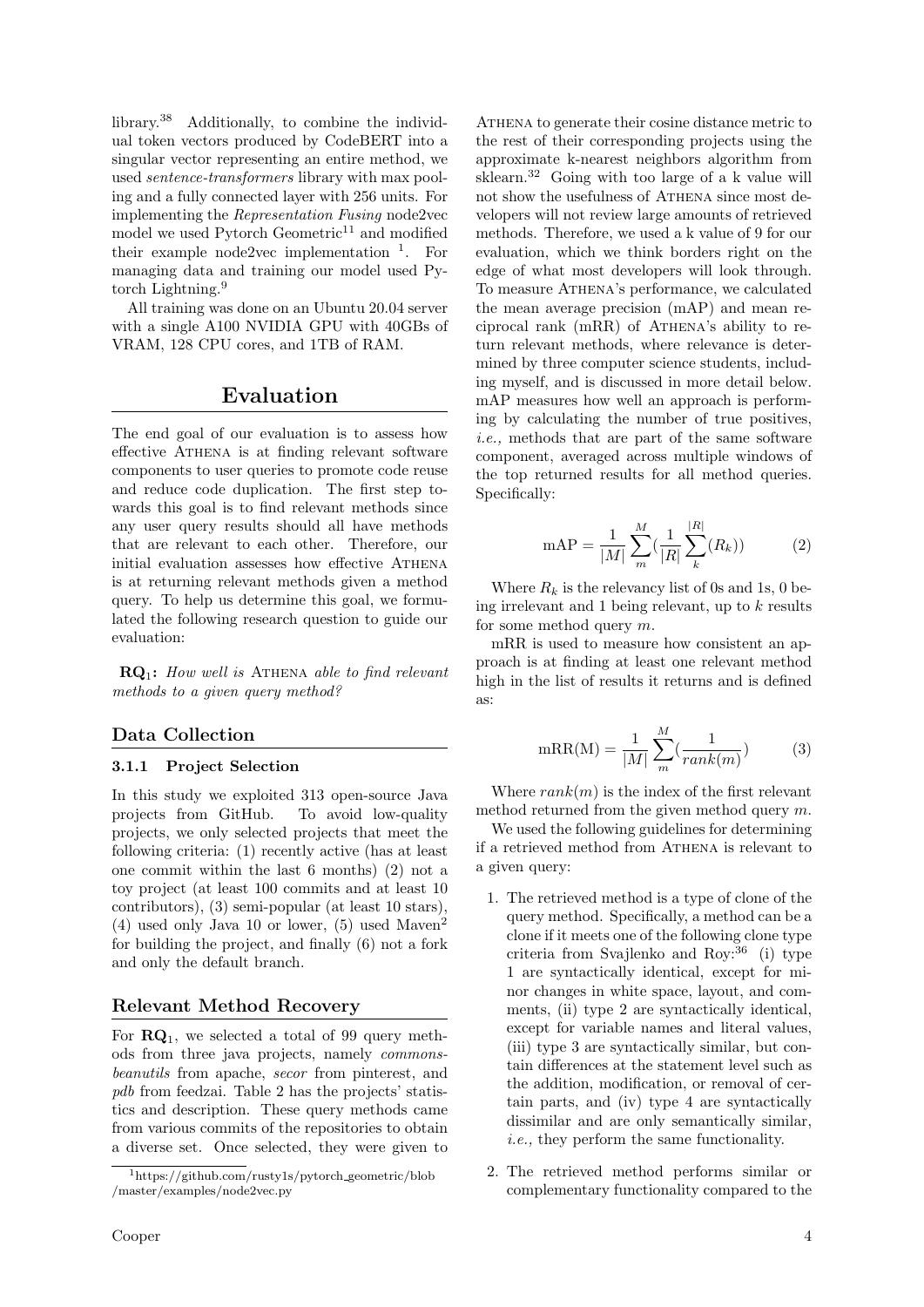| Library                  |      | $\#$ Stars $\#$ Contributors |  |
|--------------------------|------|------------------------------|--|
| apache/commons-beanutils | 194  | 29                           |  |
| pinterest/secor          | 1.7k | 108                          |  |
| feedzai/pdb              | 40   | 30                           |  |

Table 2: Statistics of the different libraries used in our evaluation.

query. For example, if the query method deals with getting a user's phone number and the retrieved method deals with getting a user's name, then we would consider this retrieved method as relevant since it performs similar functionality of getting user information.

- 3. The query or retrieved method call each other since this implies that the retrieved method is part of the same software component as the query method.
- 4. Only the query and retrieved methods are considered, not the file the method resides in or any other context, when making the relevancy determination.

# Results

In this section we discuss the results from our preliminary evaluation and the limitations of ATHENA.

#### Relevancy Results Discussion

Tab. 3 show the results of ATHENA for the three different libraries we included in our preliminary evaluation along with the overall performance. As show, ATHENA performs best on the library *pin*terest/secor, with an mRR, mAP, mean Rank, and HIT@1 score of 81.3%, 77.6%, 1.16, and 75.8%, respectively. The large difference in performance with respect to the other libraries,  $7-8\%$  in terms of HIT@1, may be due to the quality difference in the library since pinterest/secor also had the largest amount of GitHub stars and contributors. However, more analysis will be needed to fully understand this difference. For all libraries, ATHENA performs well with an average HIT@1 score of 70.7%, meaning that a majority of Athena's first retrieved methods are relevant to the given query method. In the next section we discuss some of ATHENA's limitations and potential remedies.

Results for RQ1: From our preliminary evaluation, ATHENA is able to achieve an overall mRR, mAP, mean Rank, and HIT@1 score of 76.9%, 73.0%, 1.45, and 70.7%, respectively. This shows that the methods ATHENA retrieved from our given set of queries are relevant based on our criteria in Sec. 3.2.

#### Limitations Discussion

In this subsection we will discuss some of the limitations we uncovered during our evaluation of ATHENA.

From our exploration of the successes and failures of Athena, we found three broad cases for both successes and failures. For successes these cases are:

S1: Query and retrieved methods are type 1 or 2 clones

S2: Retrieved methods are overloaded versions of the *guery* 

 $S_3$ : Query and retrieved methods have very similar names

Fig. 2 show an example of case  $S_2$  by ATHENA. From this case, you can see ATHENA identifies a relevant method to the query method since they are performing very similar functions, i.e., extracting an event type. The only difference being the type of object being extracted from.

For failures, these categories are:

 $\mathbf{F}_1$ : Query method contains very generic information

 $\mathbf{F}_2$ : Query and retrieved methods contain similar structure

 $\mathbf{F}_3$ : Query and retrieved methods contain many of the same variable names

Fig. 3 shows the failure case  $\mathbf{F}_1$ . As shown from the failure case, ATHENA can retrieve a completely irrelevant method since capitalizing a property name has nothing to do with generating a hash code for an object. The function hashCode is a common utility function in the Java programming language and generally does not contain a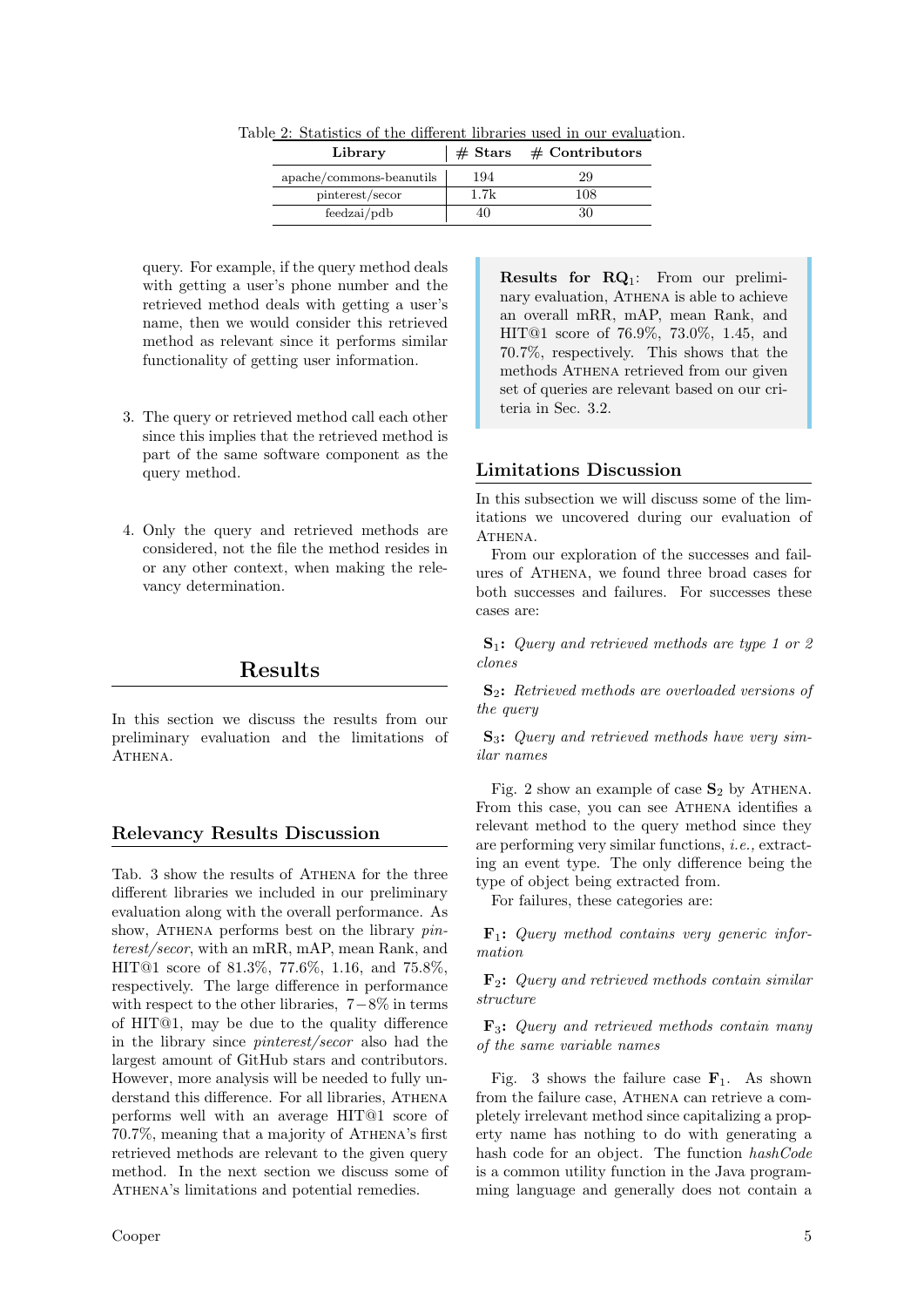| Library                  | $\vert$ mRR mAP $\mu$ Rk   HIT@1 |                 |        |          |
|--------------------------|----------------------------------|-----------------|--------|----------|
| apache/commons-beanutils | 73.8%                            | 66.9\% 1.19     |        | 68.8%    |
| pinterest/secor          |                                  | $81.3\%$ 77.6\% | - 1.61 | 75.8%    |
| feedbackai/pdb           | 75.7% 74.1% 1.56                 |                 |        | $67.6\%$ |
| Overall                  |                                  |                 |        |          |

Table 3: Results of the best performing Athena models for each library and overall.



Figure 2: Success case of Athena retrieving a relevant method.

Table 4: Statistics of top 10 successes and failures of Athena across all libraries based on average precision.

tions as well as potential ways to overcome them.

| $\bf Case$ |                                   | $\mu$ Dist $\sigma$ Dist Median Dist |
|------------|-----------------------------------|--------------------------------------|
|            | Successes $\vert$ 3.08E-3 1.85E-3 | 3.34E-3                              |
| Failures   | $\vert$ 7.29E-3 3.15E-3           | $6.00E - 3$                          |

lot of project specific logic, i.e., they contain very generic information. This makes it extremely difficult for Athena to extract useful information from both the semantic and structural representations of this method. We found this to be common case, mostly due to getter functions. However, there were other examples that did not fit into one of our broad set of failure cases. One reason for this could be due to our criteria for classifying a method as relevant. Since the participants did not look into the context surrounding the retrieved method and query, some structural information could be missing that made the retrieved methods actually relevant such as if the query and the retrieved methods were called in an intermediating series of methods. Another reason for these failure cases could be these queries do not contain meaningful relevant methods in the software project and regardless of how accurate ATHENA was it would be unable to retrieve relevant methods. Lastly, the current implementation of Athena may lack the ability to effectively use the information stored in these query methods to find relevant methods in the rest of the library. Our future evaluation will explore these possibilities to better understand ATHENA and its limita-

One interesting finding we discovered, which can be seen in Tab. 4, while exploring these success and failure cases is that successes in terms of high average precision, i.e., multiple relevant methods are higher in the list, also correlates well with the cosine distance between the query method and each retrieved method being low, which meaning more similar to each other based on their fused vector representation. The reverse is true for failure cases, i.e., low average precision correlates well with the cosine distance being high. We calculated the Pearson correlation coefficient<sup>13</sup> and associated p-value and found the average precision and cosine distance to be negatively correlated with an r value of −4.98E−1 and p-value of 1.55E−7 showing this correlation is statistically significant. This means that ATHENA's cosine distance metrics can be used as additional information for determining if retrieved methods are relevant to the given query since there is a correlation between how large this distance is and how relevant the returned list of methods are. Therefore, to prevent showing potentially irrelevant methods to a developer, which could cause the developer to stop trusting the tool, a threshold could be used to filter retrieved methods.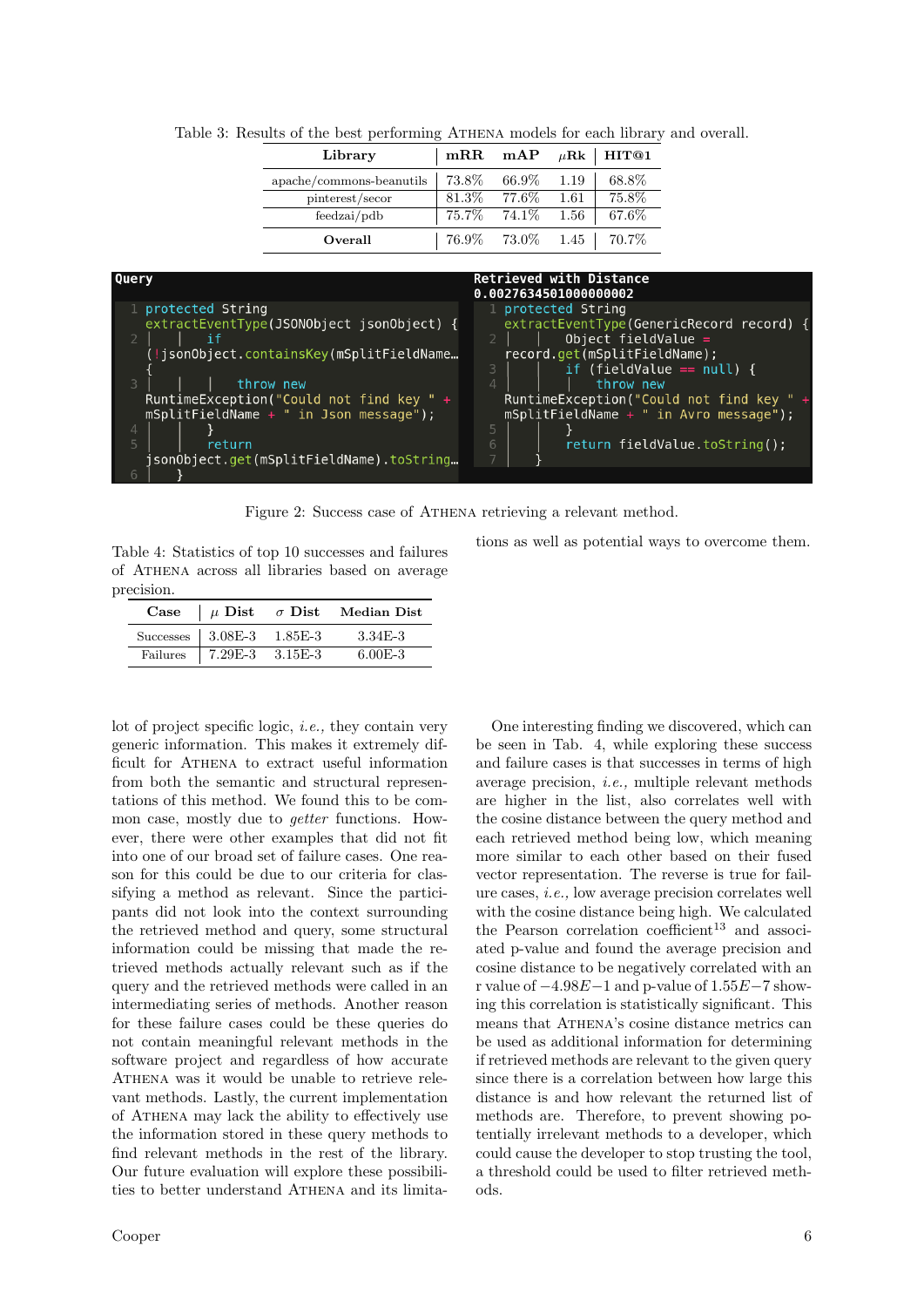

Figure 3: Failure case of ATHENA retrieving an irrelevant method.

Finding: When the query method tends to be generic, ATHENA has a difficult time retrieving relevant methods. More evaluations need to be performed to explore the true cause of some irrelevant methods being returned even with query methods that are not generic. ATHENA's cosine distance metric correlates relatively well, Pearson correlation coefficient of  $-4.98E-1$ , with its performance in retrieving relevant methods, in terms of average precision. This correlation may be able to be leveraged to filter out irrelevant methods through a threshold cosine distance value for retrieved methods.

# Threats to Validity

Internal Validity. The biggest threat to internal validity comes from our guidelines for deeming if a retrieved method is relevant or not. To reduce this threat we used three students who all have computer science backgrounds, two of which have worked previously in industry. Additionally, for one of our criteria, we relied on previously established definitions for similar methods, i.e.,, code clones. However, even with these guidelines, many examples could be misclassified due to not having the full context of the method within the project making it difficult to determine if the methods were a part of the same software component. While this additional context was not possible during this initial evaluation due to time constraints, we will be adding this to our guidelines in our future evaluation. Lastly, our metrics for evaluating ATHENA's performance do not capture any methods ATHENA did not retrieve that may have been relevant, *i.e.*, ATHENA's recall rate. This is because it would be extremely difficult to go through all pairs of methods to determine which methods ATHENA missed, which is why it was disregarded.

External Validity. Due to our small sample size of libraries, only three, it is unclear if these results will generalize to other libraries. This applies similarly to other programming languages since we only chose projects that use Java. However, the  $CodeBERT<sup>10</sup>$  model we are using was shown to work across multiple programming languages. Additionally, our future evaluation will involve hundreds of projects to help evaluate ATHENA's generalizability.

# Related Work

Existing approaches have attempted to solve code search using classical keyword matching for computing syntactical similarity,  $3, 4, 7, 25, 27-29, 39$  e.g., Term-Frequency Inverse Document-Frequency (TFIDF).<sup>35</sup> However, natural language and software have little overlap in their vocabulary and their structure. Therefore, previous techniques such as keyword matching and TFIDF that rely on finding commonalities in the vocabulary of queries and methods resulted in poor performance.14, 18, 40, 41

To overcome this limitation a lot of recent techniques compute semantic similarity such as using WordNet for finding synonyms of words as in Li et al.<sup>24</sup> Sachdev et al.<sup>34</sup> used word2vec,<sup>31</sup> a neural network that uses machine learning to represent words as continuous vectors, to generate word embeddings for natural language and software. Additionally, many recent approaches have used deep learning for code search<sup>6, 10, 17, 19, 20</sup> using a variety of different types of architectures and learning methods. The closest to ours is work by Feng et  $al^{10}$  since we are using their CodeBERT model as the foundation for ATHENA's Neural Representation component. However, similar to the other deep learning approaches for code search, Code-BERT does not consider the context methods re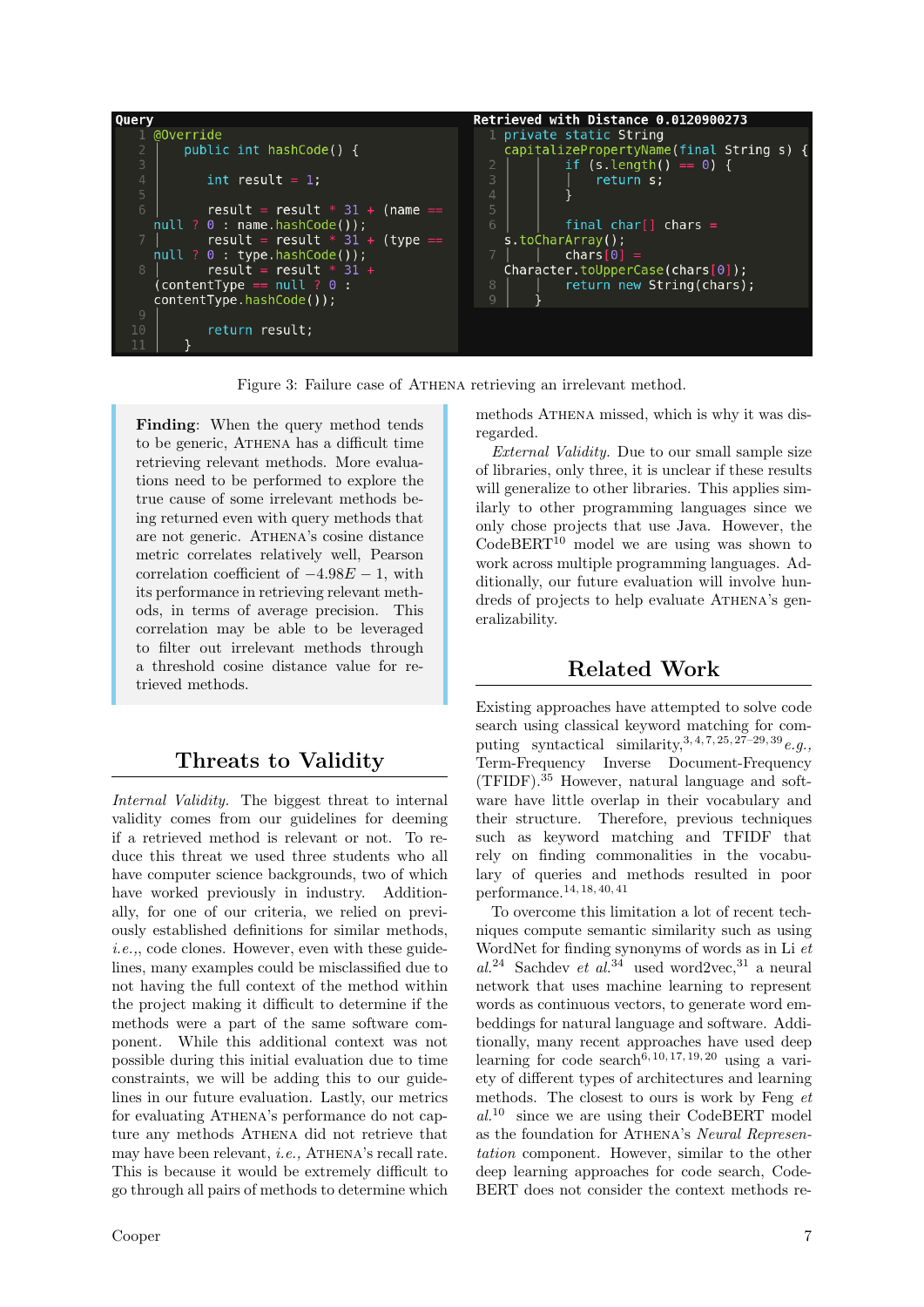side in. We extend their work by including this additional context since software developers consider this important information when considering whether a method is relevant to a search query.<sup>20</sup>

# Conclusion and Future Work

In this paper we presented ATHENA, a Graph Neural Network that using a software project knowledge graph to learn the semantic and syntactic information present in the software project's methods. This learned information is then leveraged to retrieve methods relevant to a given query method. We evaluated ATHENA in a preliminary study involving three Java libraries using standard information retrieval metrics and found Athena shows potential by achieving an overall mRR, mAP, mean Rank, and HIT@1 score of 76.9%, 73.0%, 1.45, and 70.7, respectively. Additionally we discussed Athena's current limitations such as performing poorly on generic methods.

Future work. With the limitations outlined in 4.2, we intend the explore ways of eliminating these limitations through different architectures, training, and thresholding techniques. Additionally for future work, we will implement the features as discussed in the original proposal, namely: (i) natural language queries by adding method docstrings into the knowledge graph so relevancy between natural language and methods can be performed, (ii) causal reasoning to overcome the directionality issue where the model may have a hard time separating converting an int to a string from converting a string to an int by leveraging causal graphs and related techniques, (iii) evaluating our ATHENA on a larger set of libraries for better exploring Athena's generalizability, and (iv) constructing a benchmark for evaluating the performance and interpreting different models for code search to help future researchers in this field.

# Acknowledgements

I thank my other contributors David Nader, Daniel Rodriguez-Cardenas, and Emad Aghajani for their help on this project with data collection and processing and on the evaluation. I also thank my advisor, Denys Poshyvanyk, for his help and guidance on this project. Finally, I thank the Virginia Space Grant Consortium for helping fund this research.

# References

- 1 java-callgraph https://github.com/gousiosg/javacallgraph, 2018.
- Cooper 8
- <sup>2</sup> Apache maven project https://maven.apache.org/, 2020.
- <sup>3</sup> Krugle code search https://www.krugle.com/, 2020.
- <sup>4</sup> Ohloh code search https://code.ohloh.net/, 2020.
- <sup>5</sup> Sentence transformers library https://github.com/UKPLab/sentencetransformers, 2021.
- $6$  CAMBRONERO, J., LI, H., KIM, S., SEN, K., AND CHANDRA, S. When deep learning met code search. In Proceedings of the 2019 27th ACM Joint Meeting on European Software Engineering Conference and Symposium on the Foundations of Software Engineering (New York, NY, USA, 2019), ESEC/FSE 2019, Association for Computing Machinery, p. 964–974.
- $^7$  CHAN, W.-K., CHENG, H., AND LO, D. Searching connected api subgraph via text phrases. In Proceedings of the ACM SIGSOFT 20th International Symposium on the Foundations of Software Engineering (New York, NY, USA, 2012), FSE '12, Association for Computing Machinery.
- 8 Clark, K., Luong, M.-T., Le, Q. V., and Manning, C. D. ELECTRA: Pre-training text encoders as discriminators rather than generators. In ICLR (2020).
- $^{9}$  FALCON, W., AND .AL. Pytorch lightning.  $GitHub. Note:$ https://github.com/PyTorchLightning/pytorchlightning 3 (2019).
- 10 Feng, Z., Guo, D., Tang, D., Duan, N., Feng, X., Gong, M., Shou, L., Qin, B., Liu, T., Jiang, D., and Zhou, M. Code-BERT: A pre-trained model for programming and natural languages. In Findings of the Association for Computational Linguistics: EMNLP 2020 (Online, Nov. 2020), Association for Computational Linguistics, pp. 1536–1547.
- <sup>11</sup> Fey, M., and Lenssen, J. E. Fast graph representation learning with PyTorch Geometric. In ICLR Workshop on Representation Learning on Graphs and Manifolds (2019).
- <sup>12</sup> Firth, J. R., 11 1957.
- <sup>13</sup> Freedman, D., Pisani, R., and Purves, R. Statistics (international student edition). Pisani, R. Purves, 4th edn. WW Norton & Company, New York (2007).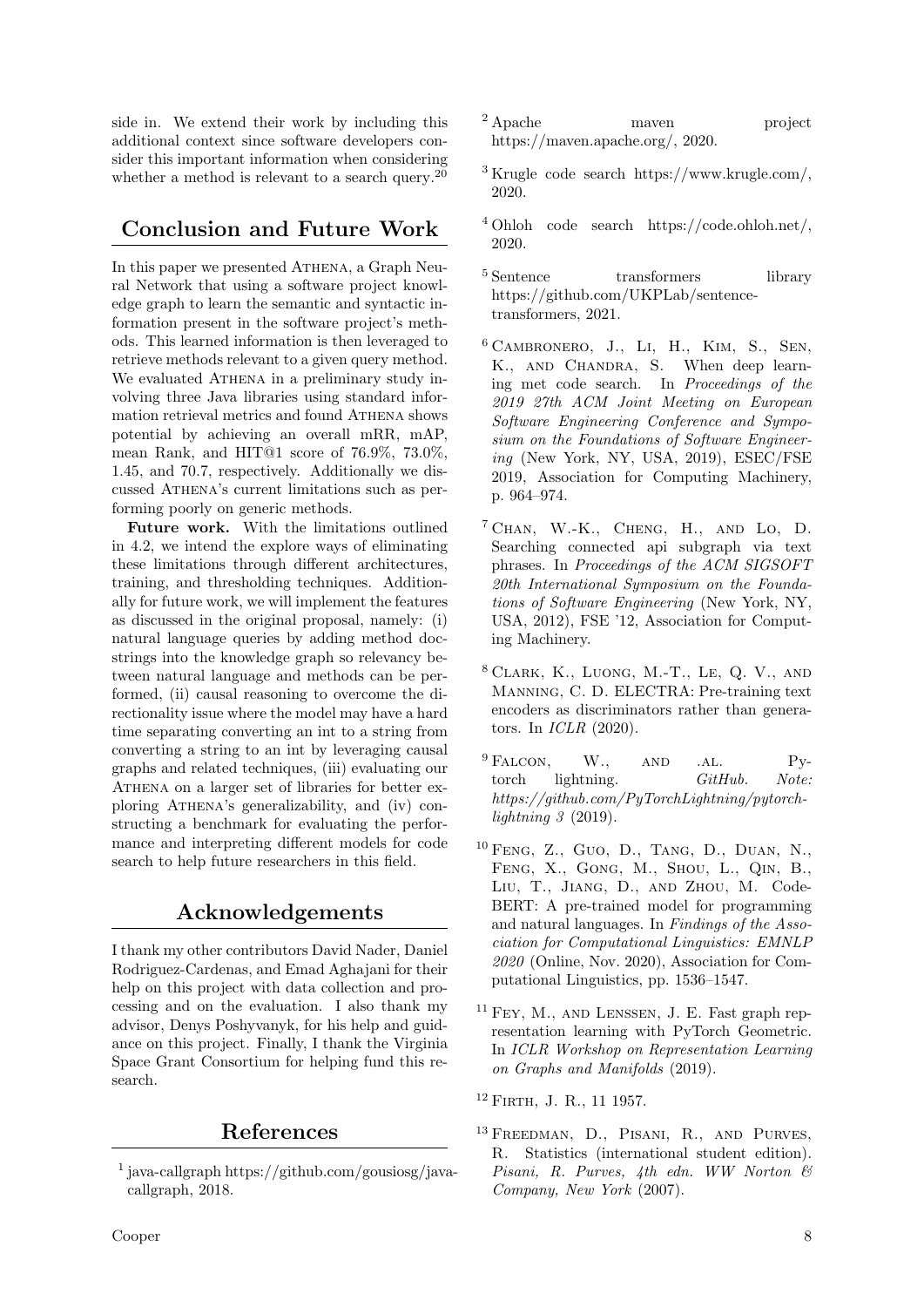- <sup>14</sup> FURNAS, G. W., LANDAUER, T. K., GOMEZ, L. M., and Dumais, S. T. The Vocabulary Problem in Human-System Communication: an Analysis and a Solution. Communications of the Acm (cacm) 30, 11 (1987), 964–971.
- <sup>15</sup> Gethers, M., and Poshyvanyk, D. Using relational topic models to capture coupling among classes in object-oriented software systems. In 2010 IEEE International Conference on Software Maintenance (2010), pp. 1–10.
- <sup>16</sup> GROVER, A., AND LESKOVEC, J. node2vec: Scalable feature learning for networks. In Proceedings of the 22nd ACM SIGKDD International Conference on Knowledge Discovery and Data Mining (2016).
- $17 \text{ GU}$ , X., ZHANG, H., AND KIM, S. Deep code search. In Proceedings of the 40th International Conference on Software Engineering (New York, NY, USA, 2018), ICSE '18, Association for Computing Machinery, p. 933–944.
- <sup>18</sup> HAIDUC, S., BAVOTA, G., MARCUS, A., Oliveto, R., De Lucia, A., and Menzies, T. Automatic query reformulations for text retrieval in software engineering. In 2013 35th International Conference on Software Engineering (ICSE) (May 2013), pp. 842–851. ISSN: 1558- 1225.
- <sup>19</sup> HUSAIN, H., AND WU, H.-H. Towards natural language semantic code search https://githubengineering.com/towardsnatural-language-semantic-code-search/, 2018.
- 20 Husain, H., Wu, H.-H., Gazit, T., Allamanis, M., and Brockschmidt, M. Code-SearchNet Challenge: Evaluating the State of Semantic Code Search.  $arXiv:1909.09436$  [cs,  $stat/$  (Sept. 2019). arXiv: 1909.09436.
- <sup>21</sup> JURAFSKY, D., AND MARTIN, J. Speech and Language Processing: An Introduction to Natural Language Processing, Computational Linguistics, and Speech Recognition, vol. 2. 02 2008.
- <sup>22</sup> Kagdi, H., Gethers, M., Poshyvanyk, D., and Collard, M. L. Blending conceptual and evolutionary couplings to support change impact analysis in source code. In 2010 17th Working Conference on Reverse Engineering (2010), pp. 119–128.
- <sup>23</sup> KOTITSAS, S., PAPPAS, D., ANDROUTSOPOUlos, I., McDonald, R., and Apidianaki, M. Embedding biomedical ontologies by jointly encoding network structure and textual node descriptors. In Proceedings of the 18th BioNLP Workshop and Shared Task (Florence, Italy,

Aug. 2019), Association for Computational Linguistics, pp. 298–308.

- 24 Li, X., Wang, Z., Wang, Q., Yan, S., Xie, T., and Mei, H. Relationship-aware code search for javascript frameworks. In Proceedings of the 2016 24th ACM SIGSOFT International Symposium on Foundations of Software Engineering (New York, NY, USA, 2016), FSE 2016, Association for Computing Machinery, p. 690–701.
- 25 Linstead, E., Bajracharya, S., Ngo, T., Rigor, P., Lopes, C., and Baldi, P. Sourcerer: Mining and searching internet-scale software repositories. Data Min. Knowl. Discov. 18, 2 (Apr. 2009), 300–336.
- 26 Liu, Y., Ott, M., Goyal, N., Du, J., Joshi, M., Chen, D., Levy, O., Lewis, M., ZETTLEMOYER, L., AND STOYANOV, V. Roberta: A robustly optimized bert pretraining approach.
- $^{27}$  Lv, F., ZHANG, H., LOU, J., WANG, S., Zhang, D., and Zhao, J. Codehow: Effective code search based on api understanding and extended boolean model (e). In 2015 30th IEEE/ACM International Conference on Automated Software Engineering (ASE) (2015), pp. 260–270.
- 28 McMillan, C., Grechanik, M., Poshyvanyk, D., Fu, C., and Xie, Q. Exemplar: A source code search engine for finding highly relevant applications. IEEE Transactions on Software Engineering 38, 5 (2012), 1069–1087.
- 29 McMillan, C., Grechanik, M., Poshyvanyk, D., Xie, Q., and Fu, C. Portfolio: Finding relevant functions and their usage. In Proceedings of the 33rd International Conference on Software Engineering (New York, NY, USA, 2011), ICSE '11, Association for Computing Machinery, p. 111–120.
- <sup>30</sup> Mikolov, T., Sutskever, I., Chen, K., Corrado, G., and Dean, J. Distributed representations of words and phrases and their compositionality. In Proceedings of the 26th International Conference on Neural Information Processing Systems - Volume 2 (Red Hook, NY, USA, 2013), NeurIPS'13, Curran Associates Inc., p. 3111–3119.
- <sup>31</sup> Mikolov, T., Sutskever, I., Chen, K., Corrado, G. S., and Dean, J. Distributed Representations of Words and Phrases and their Compositionality. In Advances in Neural Information Processing Systems 26, C. J. C. Burges, L. Bottou, M. Welling, Z. Ghahramani, and